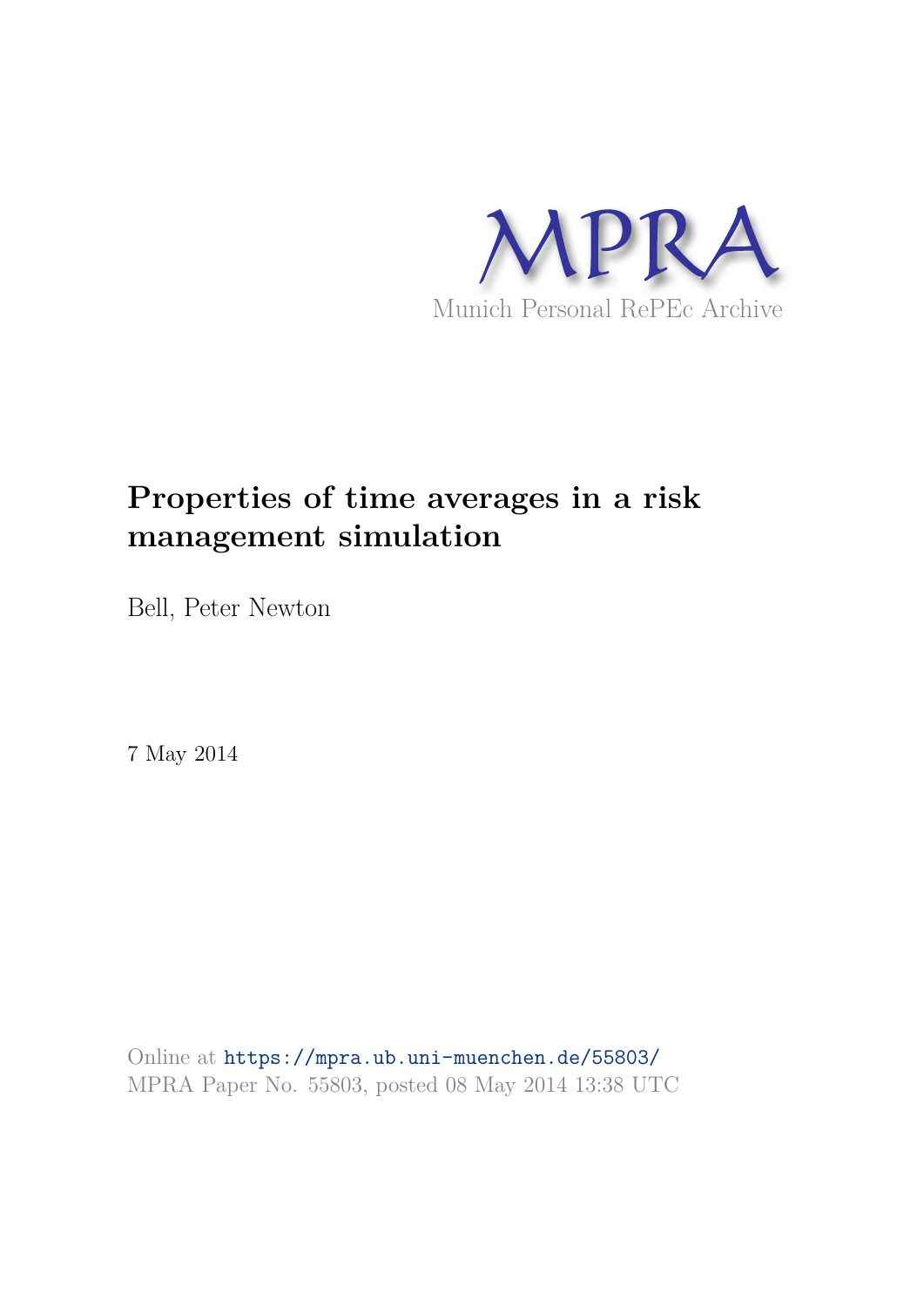# Properties of time averages in a risk management simulation

Peter N. Bell

Department of Economics, University of Victoria

This research was supported by the Joseph-Armand Bombardier Canada Graduate Scholarship – Doctoral through the Social Sciences and Humanities Research Council from the Government of Canada.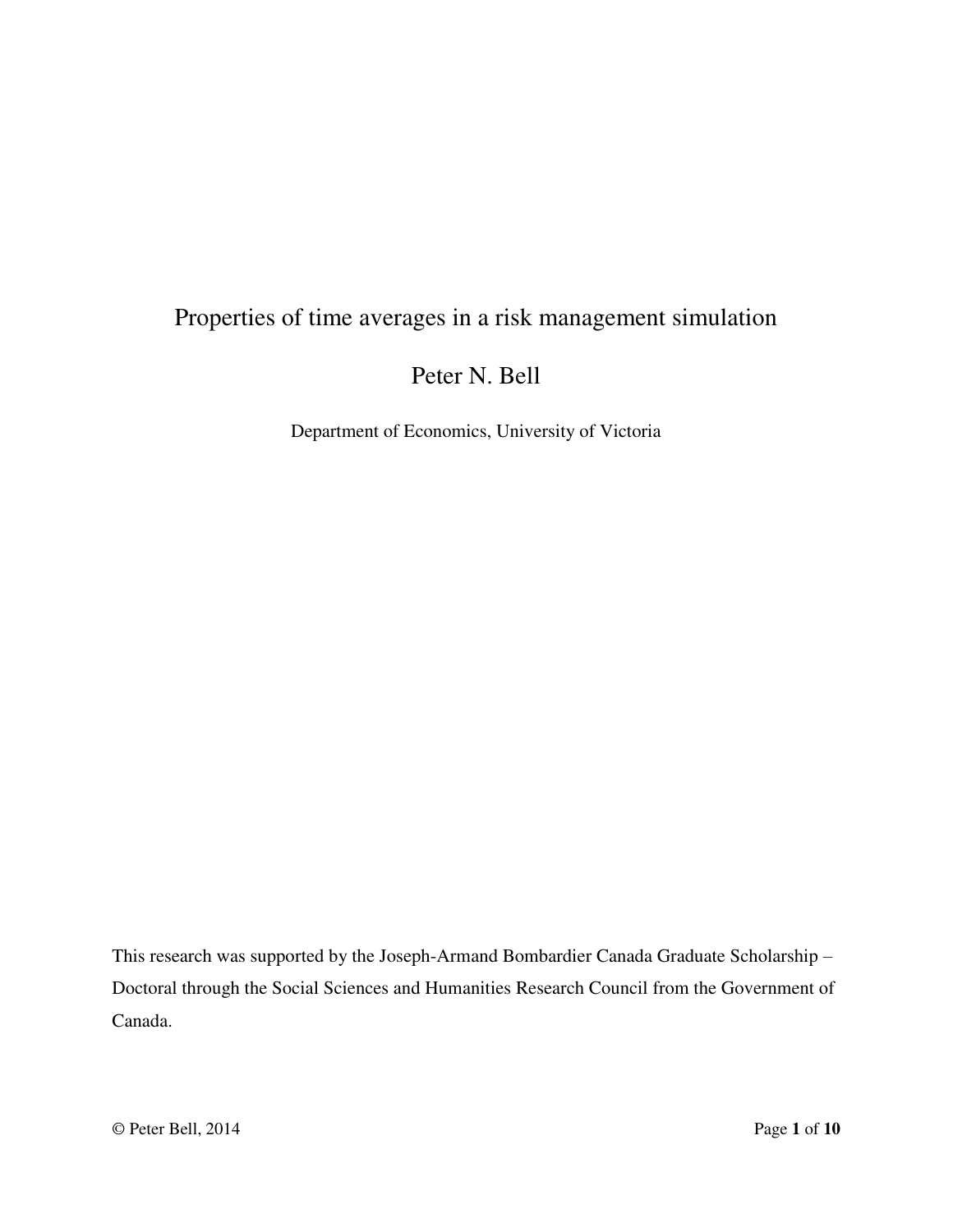## **Abstract**

This paper investigates a simple risk management problem where an investor is forced to hold a risky asset and then allowed to trade put options on the asset. I simulate the distribution of returns for different quantities of options and investigate statistics from the distribution. In the first section of the paper, I compare two types of averages: the ensemble and the time average. These two statistics are motivated by research that uses ideas from ergodic theory and tools from statistical mechanics to provide new insight into decision making under uncertainty. In a large sample setting, I find that the ensemble average leads an investor to buy zero put options and the time average leads them to buy a positive quantity of options; these results are in agreement with stylized facts from the literature. In the second section, I investigate the stability of the optimal quantity under small sample sizes. This is a standard resampling exercise that shows large variability in the optimal quantity associated with the time average of returns. In the third section, I conclude with a brief discussion of higher moments from the distribution of returns. I show that higher moments change substantially with different quantities of options and suggest that these higher moments deserve further attention in relation to the time average.

Keywords: Time average, risk management, portfolio optimization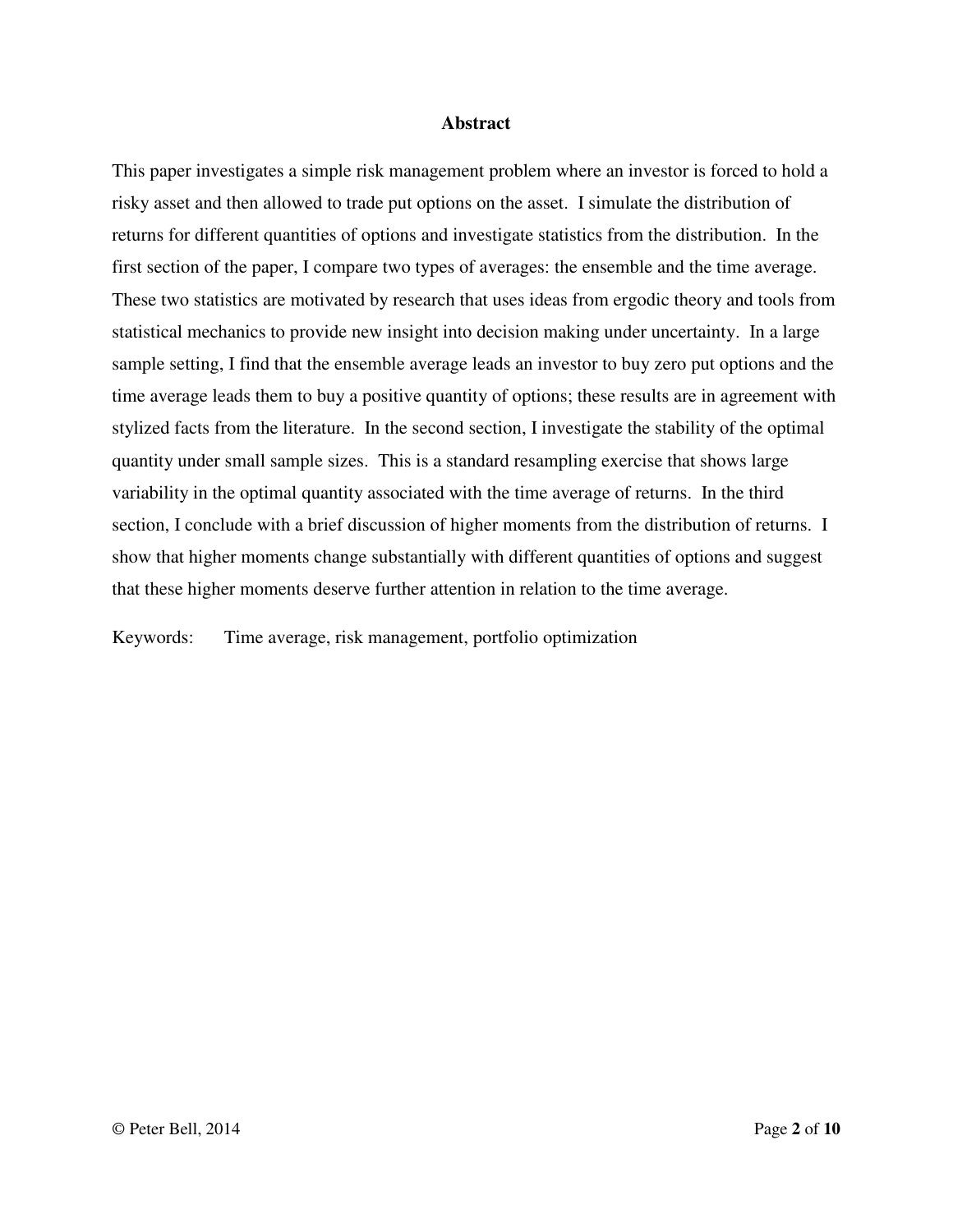#### **Properties of time averages in a risk management simulation**

This paper investigates properties of the distribution for returns in a simple risk management problem. The model was first introduced in Bell (2014), where an agent holds an endowment of stock and is allowed to trade some quantity of (at-the-money) put options. I extend the model to consider the ensemble and time averages as described by Dr. Ole Peters. Peters' work represents an important development in the literature on decision making under uncertainty and it is a pleasure for me to make some small contribution to the discourse.

# **Introduction**

Research by Peters addresses fundamental ideas in economics about decision making under uncertainty (2011a, 2011b). Recent work (Peters and Gell-Mann, 2014) provides a comprehensive review of the historical foundations for decision theory and puts forward an agenda for "Decision Theory 2.0". It is an exciting time for the literature where we are finding new solutions to old problems.

The St Petersburg paradox refers to a well-known gamble where a player flips a fair coin until it turns up "heads" for the first time, then they receive  $2^{N-1}$  where *N* is the number of flips. The gamble has infinite expected value, which puzzled some influential scholars. Peters provides rich description of different solutions to game throughout history (2011b). One important solution was proposed by Daniel Bernoulli in the 1700s. Bernoulli suggested that people value the gamble based on expected utility, rather than expected wealth, and showed that the expected utility associated with the game was finite. Thus, Bernoulli laid part of the foundation for subsequent use of utility functions in decision theory, asset pricing, and mainstream mathematical economics.

© Peter Bell, 2014 Page **3** of **10** Peters (2011a) uses ergodic theory to identify problems with standard solutions to the St Petersburg paradox and provides a new solution using techniques from statistical mechanics. This is desirable because it allows us to avoid using an arbitrary utility function. In a report for Towers Watson (2012), Peters provides an explanation that is accessible to a general audience and conveys the potential significance of the results. A particularly striking result is Figure 3 (2012, p. 5), which shows the different implications for leverage between a standard model and Peters' new one. The standard model is an ensemble average, which suggests that returns are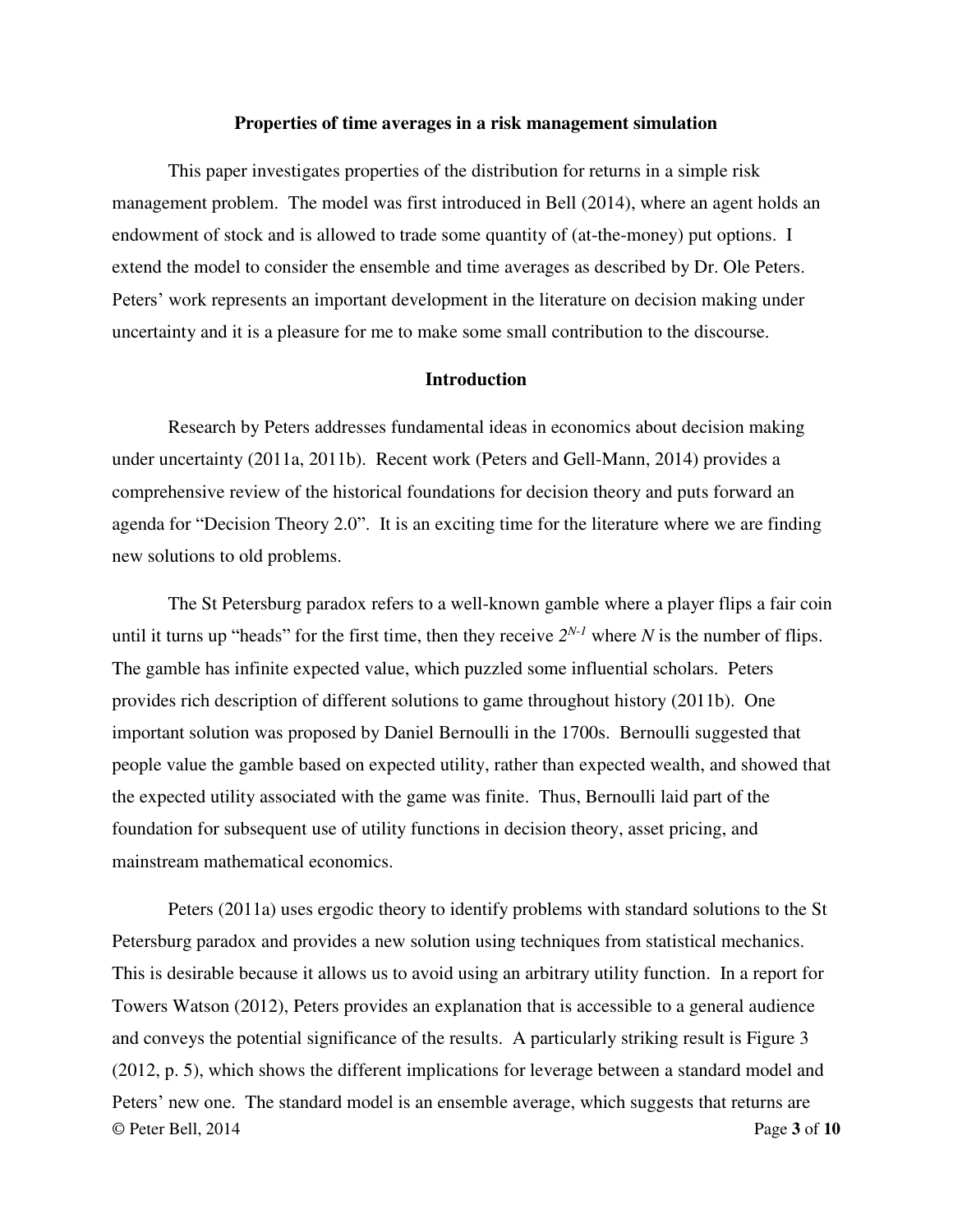linearly increasing with leverage, but Peters' method uses a time average, which suggests that returns have a convex shape in relation to leverage. An investor who maximizes the ensemble average of returns will take ever more leverage and have large risk of ruin. In contrast, an investor who maximizes the time average of returns will make more prudent choices. Further discussion of the implications of a time average for optimal leverage is provided in Peters (2010). In terms of St Petersburg paradox, an ensemble average of returns suggests an infinite price, but a time average suggests a finite price; for initial wealth of  $10^2$ , the St Petersburg game is fair if it costs approximately 5.0 units of currency (Peters, 2011, p. 2924).

# **Large Sample Results**

Suppose an investor has an endowment of stock and is allowed to trade (at the money) put options on the stock. What quantity of puts should they buy? I analyze this problem with several simplifying assumptions, such as zero interest rates. To begin, I specify the data generating process.

The initial stock price is *S*, where I assume *S=100*. The stock price after one time step (year) follows a geometric Brownian motion, where the returns have zero-mean and 10% volatility ( $\mu$ =0 and  $\sigma$ =0.10). I denote the price after one year as *S'*, where  $S' = 100e^{\mu + \sigma Z}$ . The *Z* denotes a draw of a standard normal random variable (*Z~i.i.d. N(0,1)*).

The investor trades some quantity of put options that expire after one year. I denote the quantity of puts as *q*. The strike of the option is equal to the initial stock price, *K=100*. I calculate the option price using Black Scholes formula and denote it as *O*. I denote the option payoff at expiry as  $[K - S']^+$ . The value of the investor's portfolio after one year is a random variable, driven by the stock price. The investor can change the distribution of the profit by changing the quantity of put options they buy. The portfolio value after one year is described by Equation (1). I assume the investors' wealth is entirely composed of the asset and, thus, calculate the returns as in Equation (2).

- 1.  $\Pi(q) = S' + q([K S']^+ 0)$
- 2.  $r(q) = \Pi(q)/100$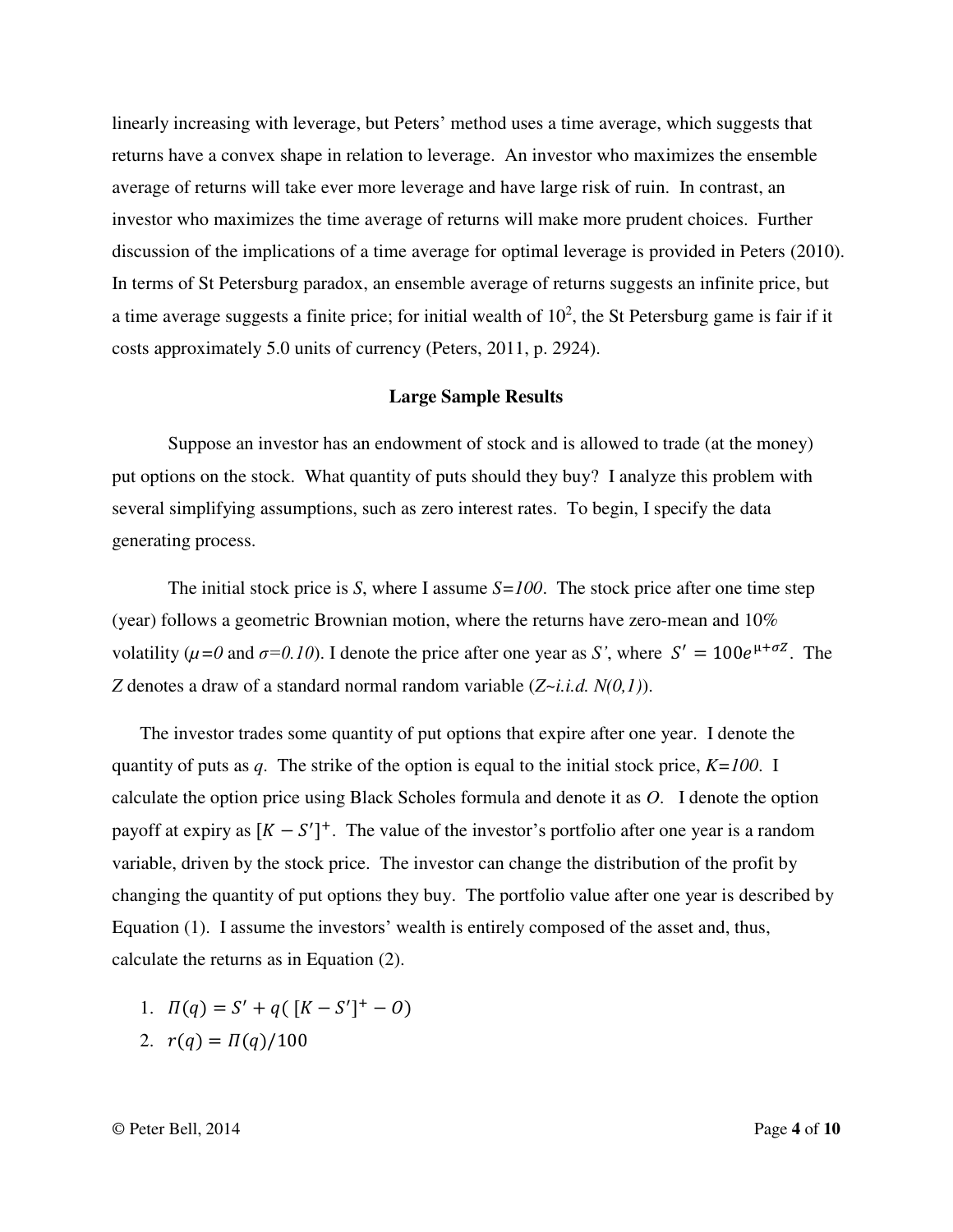I restrict the quantity of put options to take values in a set that is economically interesting:  $q \in \{0.00, 0.02, \dots, 2.00\}$ . For each value of q, I estimate the distribution of returns using  $10^5$ observations. I report the ensemble and time averages for each value of *q* in Figure 1.



Figure 1 shows the ensemble and time averages for different quantities of put options. I find that the ensemble average of returns is always decreasing in quantity of put option, which suggests an investor should not buy any put options. In contrast, the time average of returns has a convex shape over quantity, which suggests an investor should buy a positive quantity of options. In particular, the optimal quantity for the time average in Figure 1 is approximately *0.70*. Interestingly, this is similar to the optimal quantity identified under the log utility in Bell (2014).

Although the particular risk management model that I analyze here is unique, the results confirm some of the stylized facts from Peters' research. For example: the linear shape of the ensemble average, the non-linear shape of the time average, and the fact that the time average leads to more prudent behaviour than the ensemble average. These results are encouraging for my model and the topic area.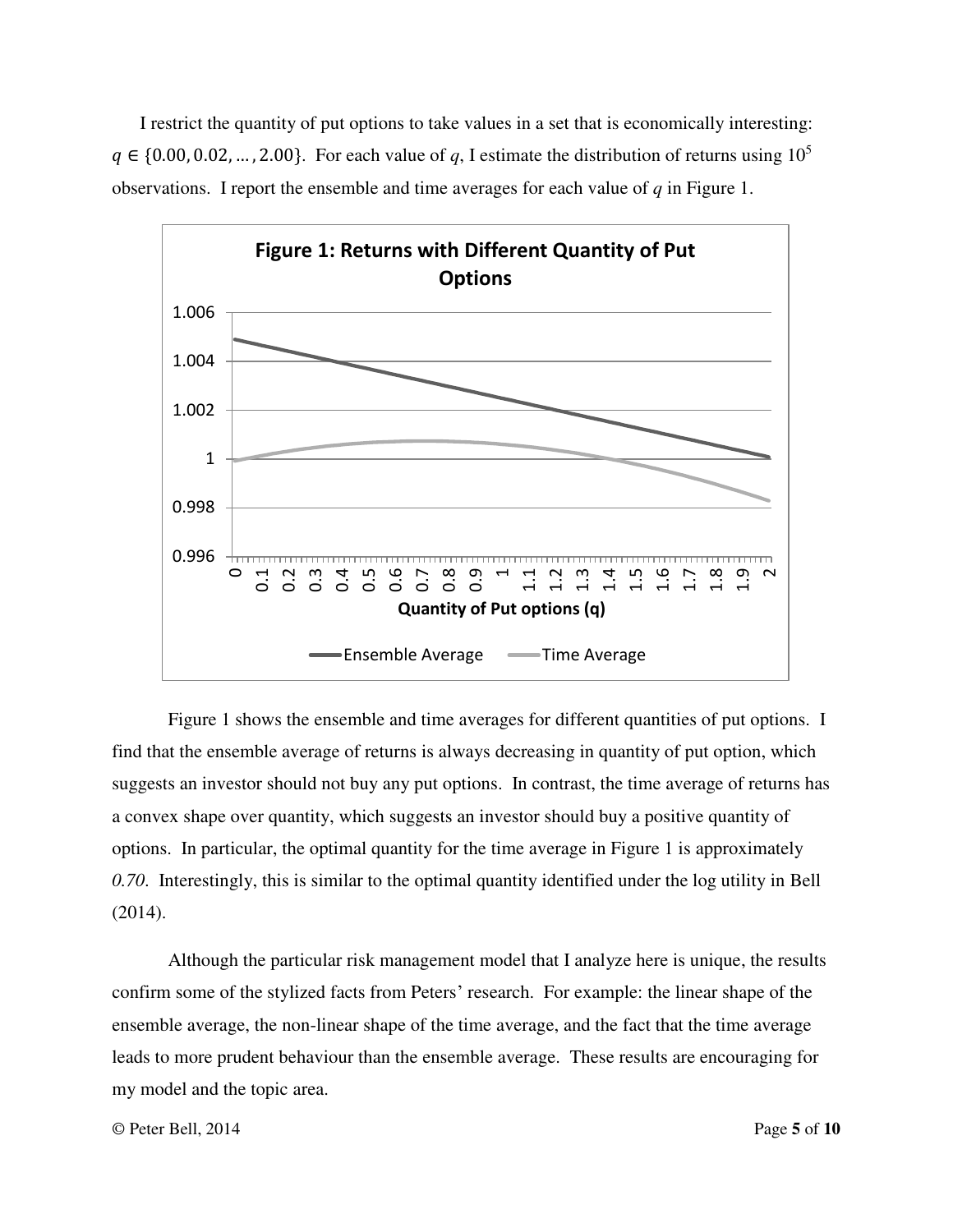#### **Small Sample Results**

It is important to explore how results change with different sample sizes because it can provide insight into the stability or robustness of the distribution of returns and statistics of the distribution. In what follows, I refer to the optimal quantity as that which maximizes the time average of returns. I do not consider the ensemble average because the optimal quantity is generally a corner solution and the time average is the controversial new concept that deserves attention.

I explore properties of the optimal quantity using a standard resampling procedure. I specify the sample size and then conduct the optimization exercise *100,000* different times. Each time I identify an estimate of the optimal quantity. By repeating this exercise with different sample sizes, I establish properties of the time average in small samples. I use sample sizes equal to *100, 1,000, 10,000,* and *100,000*. For each sample size, I report the distribution of the location of the optimal quantity for a truncated set of *q* in Table 1.

| <b>Table 1: Frequency of Optimal Quantity for Different Sample Sizes</b> |      |      |      |      |      |      |      |
|--------------------------------------------------------------------------|------|------|------|------|------|------|------|
|                                                                          | 0.00 | 0.20 | 0.40 | 0.60 | 0.80 | 1.00 | 1.20 |
| 100                                                                      | 0.41 | 0.04 | 0.04 | 0.04 | 0.03 | 0.04 | 0.41 |
| 1,000                                                                    | 0.14 | 0.09 | 0.12 | 0.14 | 0.13 | 0.14 | 0.24 |
| 10,000                                                                   | 0.00 | 0.01 | 0.11 | 0.34 | 0.38 | 0.14 | 0.02 |
| 100,000                                                                  | 0.00 | 0.00 | 0.00 | 0.38 | 0.62 | 0.00 | 0.00 |

The columns in Table 1 represent intervals for the quantity of put options. The values in the columns represent midpoints for the intervals. The rows represent the sample sizes. The bottom row in Table 1 represents the results for a large sample, which are concentrated around the optimal quantity (between the *0.60* and *0.80* columns). The results for large sample have limited variability. The results in the top row of Table 1 represent a small sample and show large variability. A corner solution ( $q^*=0$  or  $q^*1.2$ ) is very common with small samples, and the large-sample optimum occurs infrequently. This raises some concerns about the behaviour of the time average in small samples.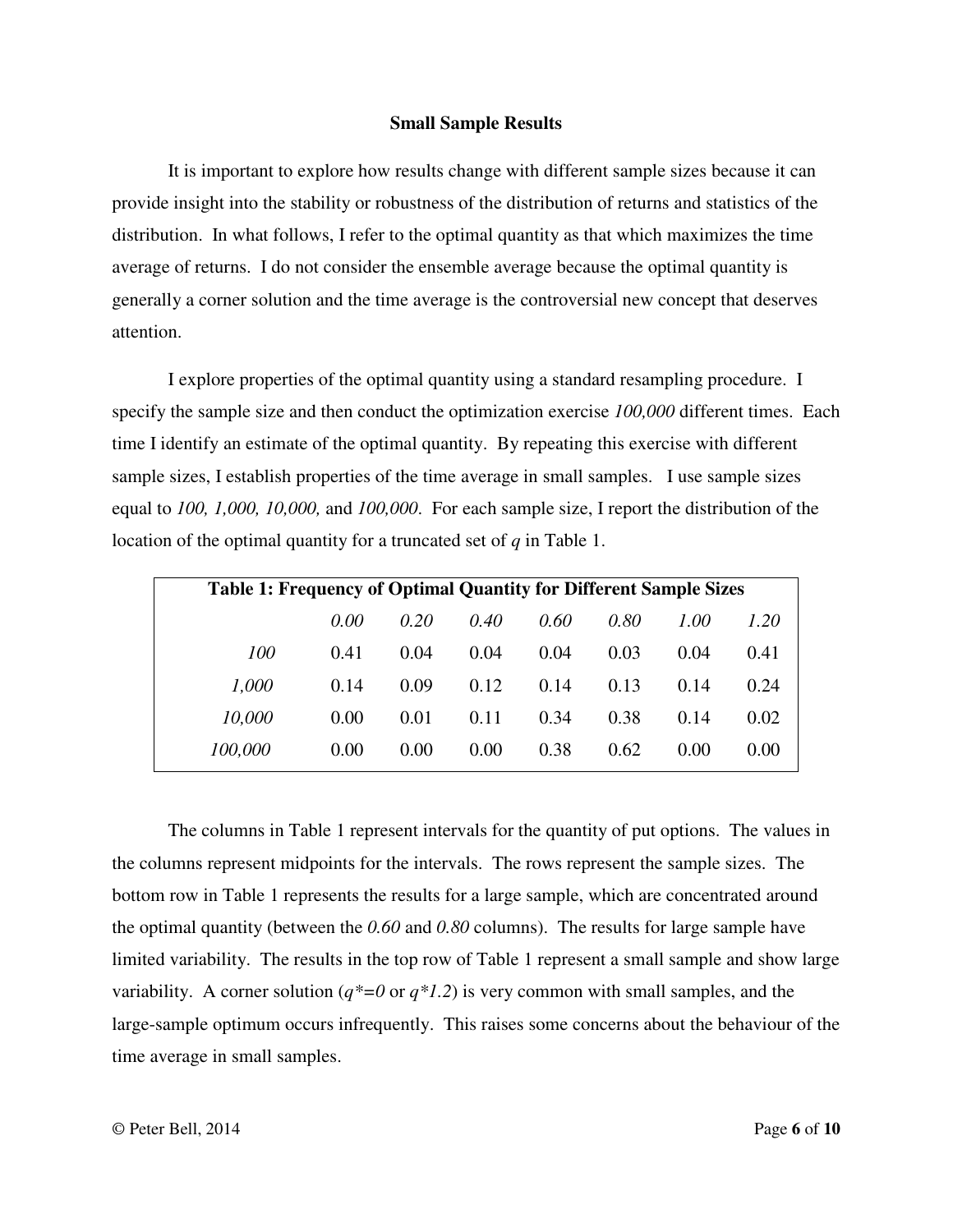# **Higher moments**

The analysis so far has focused on two different measures for the first moment of returns, but what about higher moments? Higher moments reflect important information about the distribution of returns and I am keen to raise the topic in relation to Peters' work. To help bring attention to these moments, I show the variance, skewness, and excess kurtosis for different quantities of options.

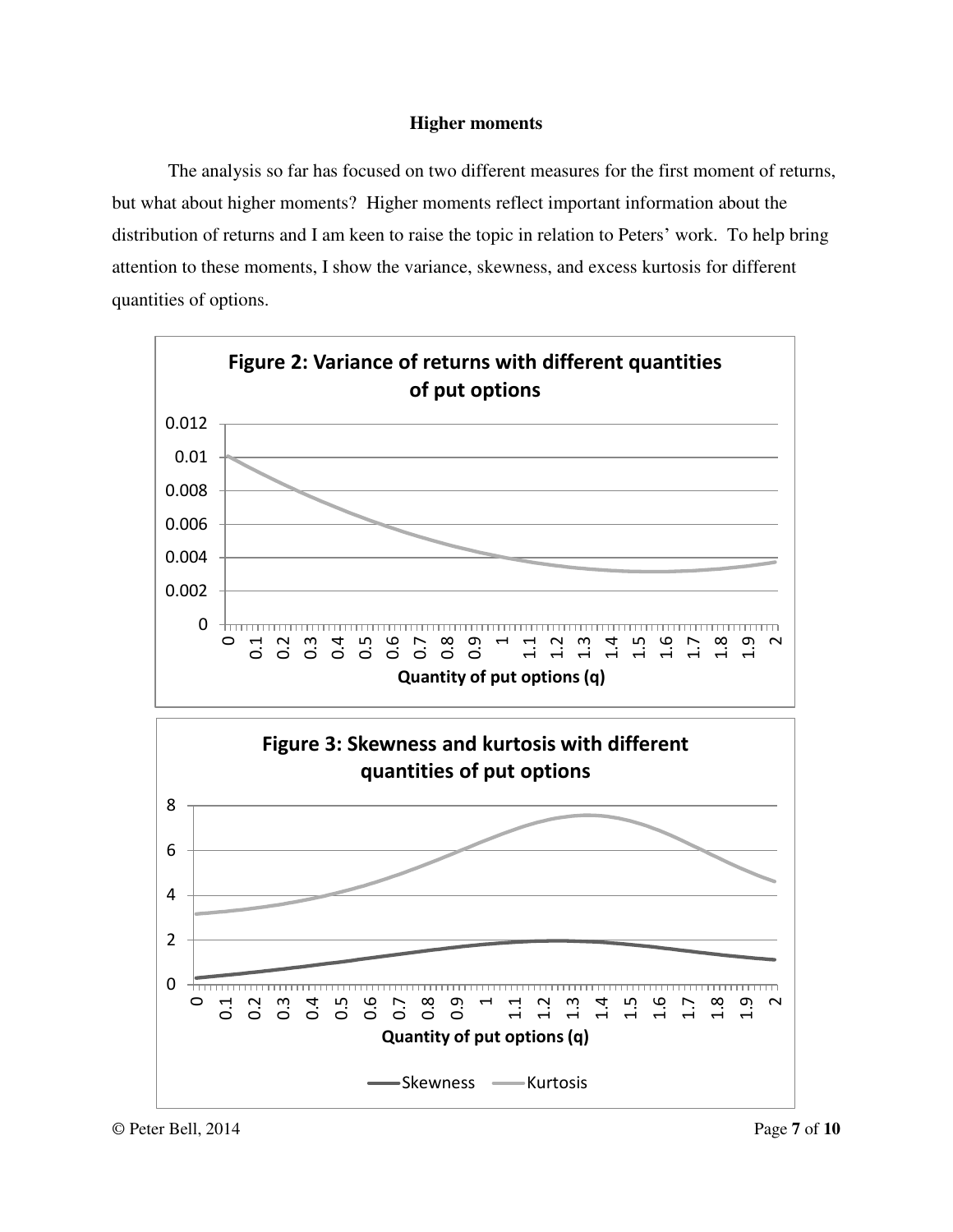Figures 2 and 3 show that the higher moments of the returns change a great deal across different quantities of put options. It seems that there is a sweet spot with low variance, positive skewness, and positive kurtosis in a region around *q*=*1.4*. This combination of higher moments is desirable because it is associated with large, positive returns. It is also quite close to the optimal quantity (*q=1.57*) identified under the mean-variance utility function in Bell (2014). However, this region is quite far from the optimal quantity associated with the time average in large samples.

# **Conclusion**

This short paper demonstrates the use of the time average for risk management in a simulation setting. In a large sample setting, I show that the ensemble average decreases linearly with the quantity of put options, whereas the time average has a convex shape. These different shapes lead to very different risk management behaviour, which concur with stylized facts reported in work by Ole Peters (see Towers Watson, 2012).

In the second section of the paper I use resampling techniques to show how the distribution of the optimal quantity associated with the time average of returns changes with different sample sizes. For small sample sizes (100 or 1,000), I find large variability in the optimal quantity. For larger sample sizes (10,000 or 100,000), I find the optimal quantity is densely concentrated around the optimal quantity. These results raises concerns about behaviour of the time average in small samples, but suggest the statistic is well behaved in large samples.

In the third section of the paper I show higher moments of the distribution for returns in a large sample setting. I find that a region around  $q=1.4$  is associated with low variance, positive skewness, and kurtosis for returns, which are desirable qualities for the distribution of returns. It is not clear to me how these higher moments are related to the discussion of the time average and I hope to draw attention to this matter by presenting these results here.

© Peter Bell, 2014 Page **8** of **10** I use geometric Brownian motion to represent the stock price in this paper because this model is directly analogous to the stochastic differential equations used in Peters' work. However, Brownian motion is sometimes referred to as mild randomness and I am keen to extend the simulations conducted here to so-called wild types of randomness in the future, such as the multifractal model of asset returns (Calvet and Fisher, 2002; Wenger, 2010).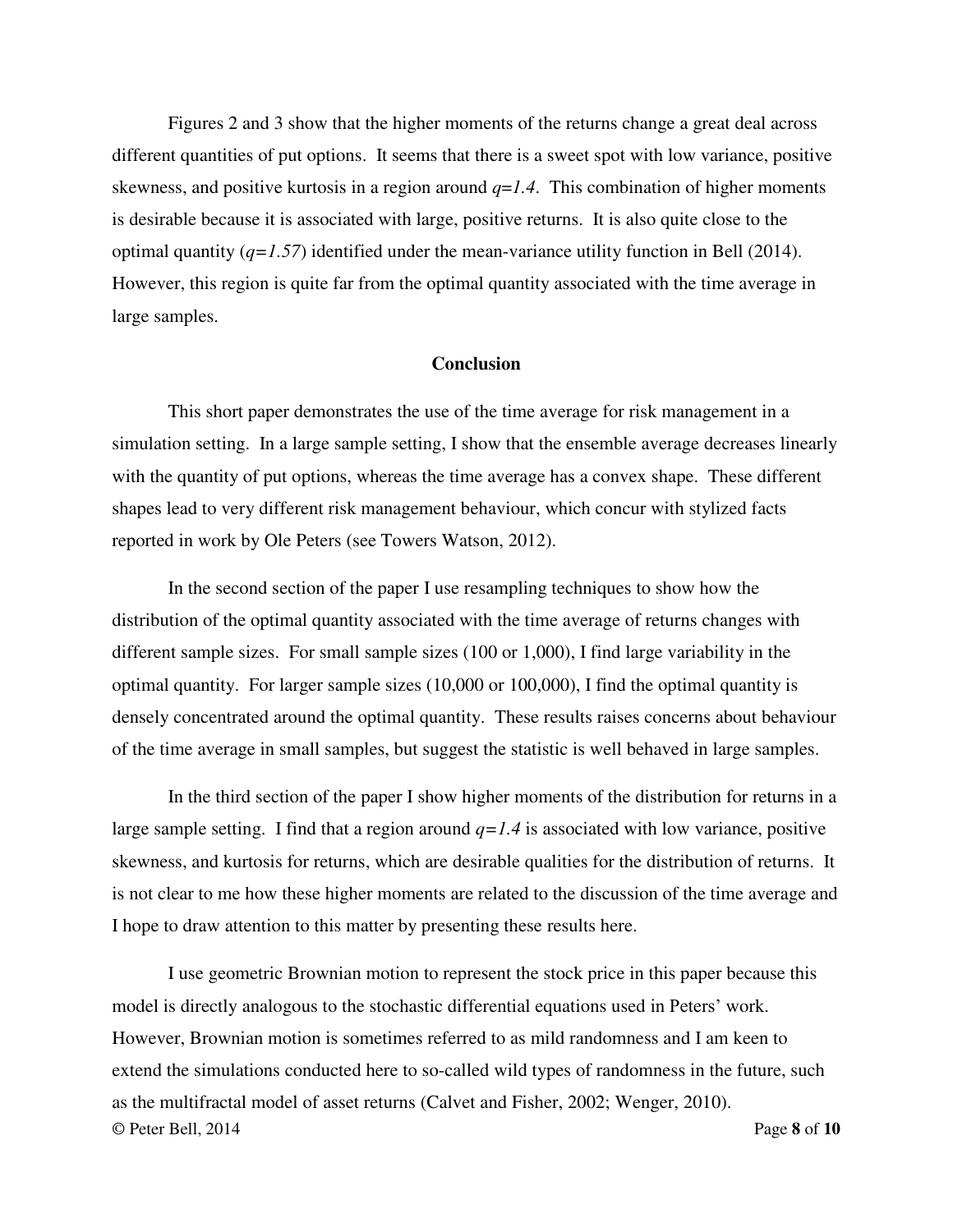### **References**

- Bell, P. (2014). *Optimal use of put options in a stock portfolio.* Unpublished manuscript. Available from<http://mpra.ub.uni-muenchen.de/54871/>
- Calvet, L. & Fisher, A. (2002). Multifractality in asset returns: theory and evidence. *The Review of Economics and Statistics, 84*, 381-406.
- Peters, O. (2010). Optimal leverage from non-ergodicity. *Quantitative Finance, 11*(11), 1593- 1602.
- Peters, O. (2011a). The time resolution of the St. Petersburg paradox. *Philosophical Transactions of the Royal Society A: Mathematical, Physical and Engineering Sciences, 369*(1956), 4913-4931.
- Peters, O. (2011b). *Menger 1934 Revisited*. Manuscript submitted for publication. Available from [http://arxiv.org/abs/1110.1578.](http://arxiv.org/abs/1110.1578)
- Peters, O. & Gell-Mann, M. (2014). *Evaluating gambles using dynamics.* Manuscript submitted for publication. Available from [http://arxiv.org/abs/1405.0585.](http://arxiv.org/abs/1405.0585)
- Towers Watson. (2012). *The irreversibility of time: Or why you should not listen to financial economists*. London, UK: Ole Peters.
- Wengert, C. (2010). *Multifractal Model of Asset Returns (MMAR) [Software]*. Available from [http://www.mathworks.com/matlabcentral/fileexchange/29686-multifractal-model-of](http://www.mathworks.com/matlabcentral/fileexchange/29686-multifractal-model-of-asset-returns-mmar)[asset-returns-mmar.](http://www.mathworks.com/matlabcentral/fileexchange/29686-multifractal-model-of-asset-returns-mmar)